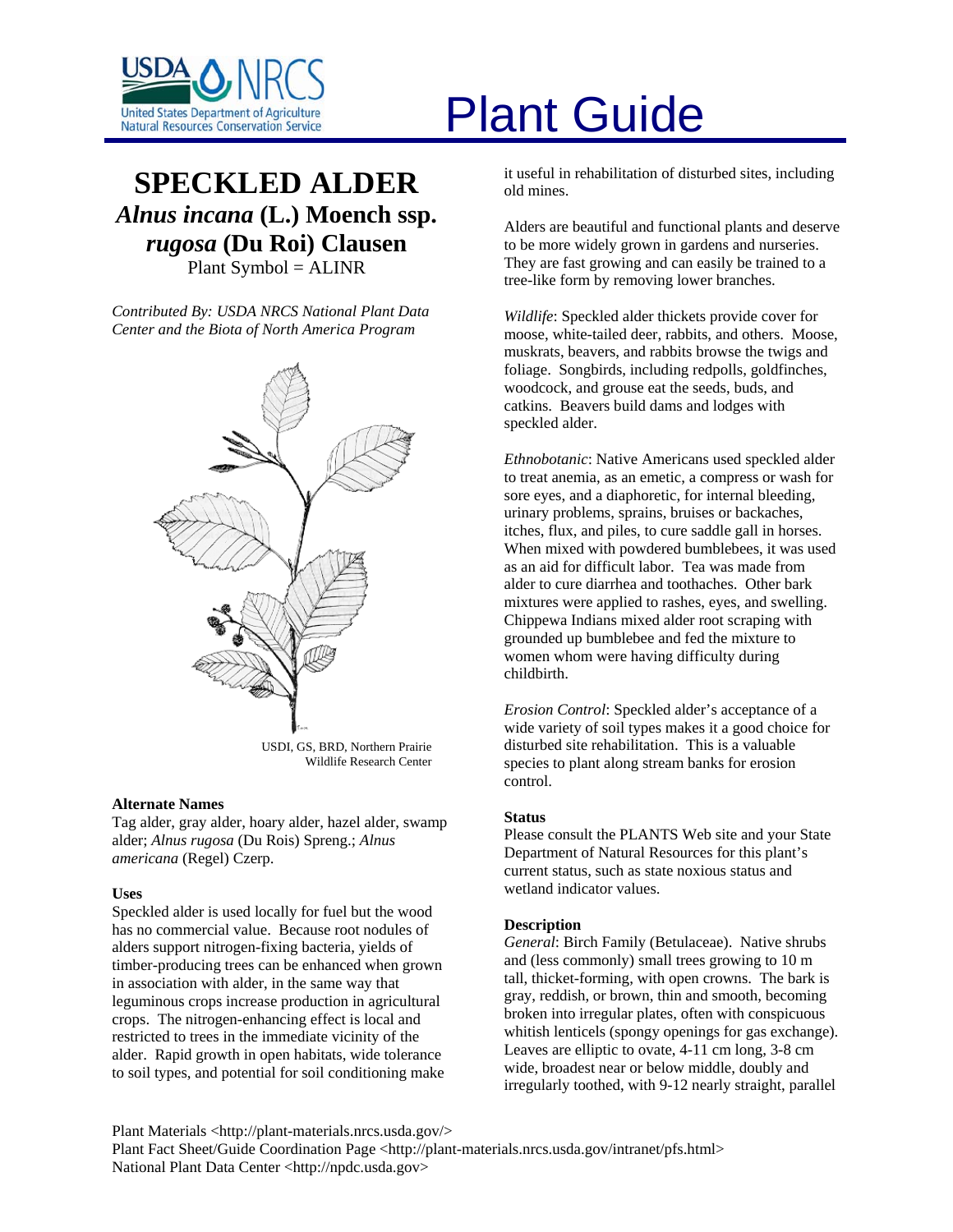veins on each side, with a ladder-like network of depressed veins, dull dark green above. Male (pollen, staminate) and female (seed, pistillate) flowers are in catkins, borne separately, but on the same tree (the species monoecious). The seed catkins are cone-like, cylindric to ovoid, 1-2 cm long, erect, sessile or on a short, stout stalk, generally remaining intact after release of fruits in spring. The pollen catkins are elongate, 2-7 cm long, in hanging clusters from near the shoot tip. The common name (speckled) is in reference to the numerous lenticels covering the bark.

*Variation within the species:* Speckled alder is similar in growth form and habitat to mountain alder (*Alnus tenuifolia*), which ranges from Alaska, Yukon, and Mackenzie southward to New Mexico. In mountain alder, the leaf blades are thin and papery, with rounded or blunt teeth, compared to the thick leaf blades with sharp teeth in speckled alder; mountain alder also is more treelike than speckled alder. They intergrade where their distributions overlap in Saskatchewan westward. Eurasian or European alder (*Alnus incana*) also is similar to these North American natives. When these three are 'lumped' (considered to represent only a single species, using the oldest name), the nomenclature is summarized as below. Many still consider them to represent three separate species.

- *Alnus incana* (L.) Moench ssp. *incana* European alder
- *Alnus incana* ssp. *rugosa* (Du Roi) Clausen speckled alder

synonym: *Alnus rugosa* (Du Roi) Spreng. synonym: *Alnus incana* var. *americana* Regel synonym: *Alnus rugosa* var. *americana* (Regel) Fern.

• *Alnus incana* ssp. *tenuifolia* (Nutt.) Breitung – mountain alder

synonym: *Alnus tenuifolia* Nutt. synonym: *Alnus incana* var. *occidentalis* (Dippel) C.L. Hitchc.

Brookside alder (*Alnus serrulata*), a species of the eastern and southeastern USA, has sometimes been included as a subspecies of *A. incana* but is now generally regarded as a separate species. Hybrids occur where brookside alder and speckled alder grow together.

#### **Distribution**

Speckled alder ranges over much of the eastern twothirds of Canada and reaches into Alberta, British Columbia, Mackenzie, and Yukon. In the USA, it

reaches into the Lake States and Northeast and as far south (at higher elevations) as Iowa, West Virginia, Maryland, and Virginia. For current distribution, please consult the Plant Profile page for this species on the PLANTS Web site.

#### **Establishment**

*Adaptation*: Speckled alder colonizes stream banks, lake shores, and damp meadows and also occurs in bogs and nutrient-rich swamp communities, at 0-800 meters. It is weedy in damp areas along roadsides and other disturbed sites. It grows abundantly in various soil types, from sandy to gravelly, loamy, clayey, and mucky, and it can tolerate periods of flooding as well as occasional droughts. It often dominates the understory in communities of black spruce, balsam fir, jack pine, tamarack, northern white-cedar, balsam poplar, and birch-aspen, but growth and reproduction occur most vigorously in full sun. Overstory removal brings rapid release of speckled alder, which may form dense, nearly pure thickets. Gaps created by fire and logging in these wetland forests are quickly invaded by speckled alder.

Flowering occurs in early spring (March–May), before the leaves appear, the inflorescences formed in late summer the season before flowering. Fruit maturation is in late August–September with the seeds dispersed the following spring.

*Propagation by Seed*: Speckled alder can be propagated by seed or by cuttings. Seeds are shaken from dried cones collected in September and October and can be stored air-dry in sealed containers for several years. They are most easily sown in a cold frame immediately after ripening, in sand or a sandhumus mixture. Spring planting of seeds collected earlier requires stratification in moist sand or vermiculite for 60-90 days at 5° C. Seedbeds should be kept moist and shaded until late in the summer. Germination rates are often low. Softwood cuttings taken in summer, treated with rooting promoter, and rooted under mist provide good starts; cuttings of mature wood taken soon after leaves fall also are reported to be effective. Two or three year-old seedlings are used for field planting.

*General*: Flowering and fruit production begin at about 5-10 years, with abundant fruit crops produced at about 4-year intervals. An optimal seedbed for germination is exposed, constantly moist mineral soil. Mild intensity burning and scarification also encourage regeneration. Individuals of speckled alder are fast growing, but short-lived.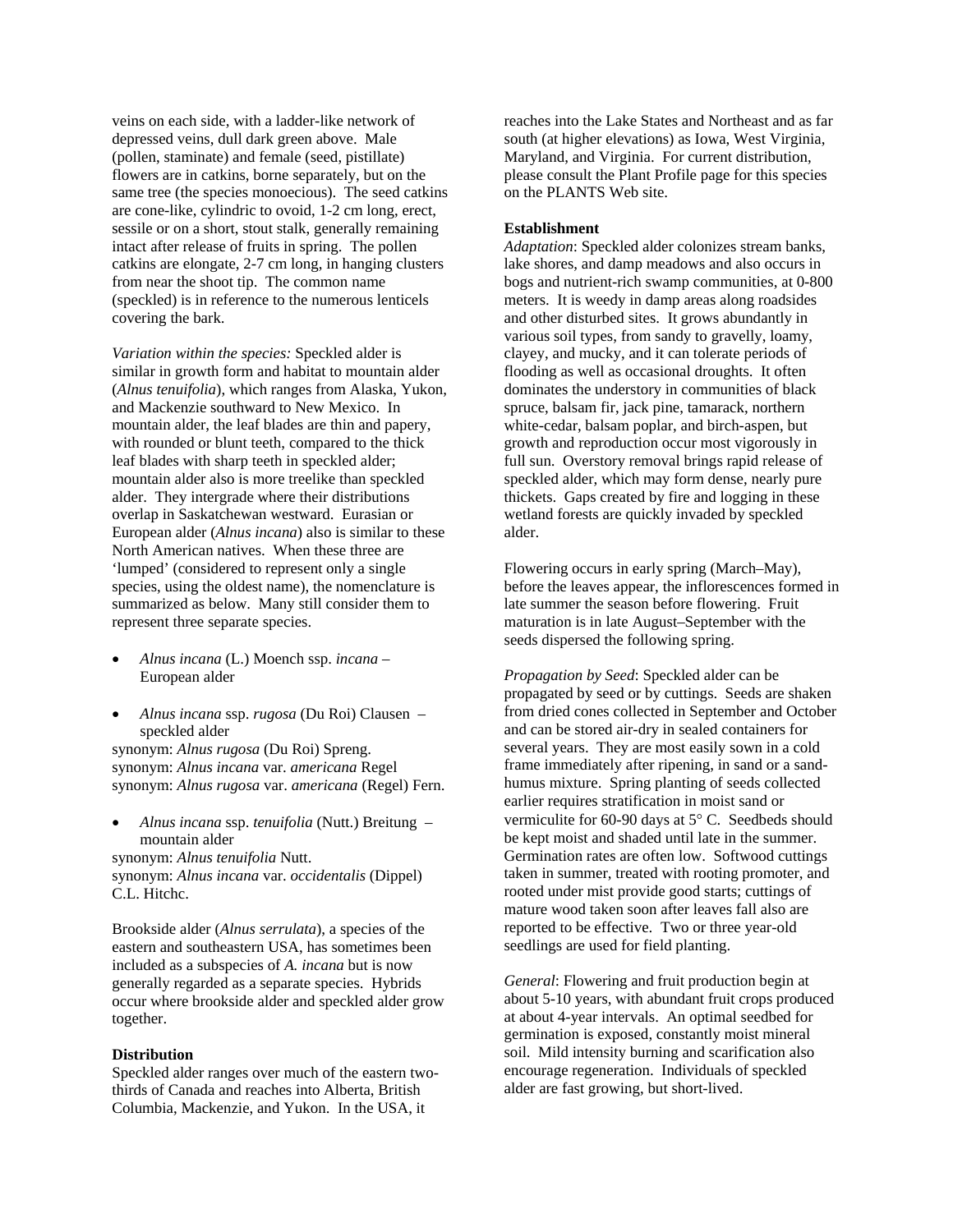Most new stems in alder stands are formed through sprouting from rhizomes, which may result in dense, clonal thickets. Such sprouting is independent of aboveground stem damage, but root crown sprouts may contribute strongly to regeneration following top-kill from fires. Sprouting rhizomes are usually within about 5 centimeters of the soil surface.

#### **Management**

Alders have relatively few insect or disease problems, although alder psyllid and alder blight aphid can damage the leaves.

Mild spring and early summer fires that kill only the aerial stems are recommended for regeneration of speckled alder. Severe fires that remove the organic layer and expose and char root crowns can completely eliminate sprouting in speckled alder or significantly retard regeneration. Fire intervals of about 9 years are adequate to keep speckled alder stands at an early successional stage. Longer intervals may encourage the expansion of alder thickets at the expense of other forest types.

Alder patches of various age classes can be maintained by staggered cutting and provide the best wildlife cover. Spring and winter cutting produces the most rapid sprout growth.

# **Cultivars, Improved and Selected Materials (and area of origin)**

A few cultivars have been developed from *Alnus incana* (the European populations, see above): 'Aurea' has new yellow foliage and bright yelloworange male catkins; 'Laciniata' is a cut leaf form with exceptionally deep lobing; 'Pendula' is a weeping form.

#### **References**

Barnes, B.V. & W.H. Wagner, Jr. 1981. *Michigan trees*. The University of Michigan Press, Ann Arbor, Michigan.

Britton, N.L. 1908. *North American trees*. Henry Holt & Company, New York, New York.

Brown, C.A. 1965. *Louisiana trees and shrubs*. Claitor's Bookstore, Baton Rouge, Louisiana.

Curtis, J.T. 1959. *The vegetation of Wisconsin*. The University of Wisconsin Press, Madison, Wisconsin.

Furlow, J.J. 1979. *The systematics of the American species of Alnus (Betulaceae)*. Rhodora 81:1–121, 151–248.

Furlow, J.J. 1993. *Alnus*. Pp. 509-516, IN: *Flora of North America, North of Mexico. Vol. 3*. Oxford Univ. Press, New York. Accessed September 2000 <http://hua.huh.harvard.edu/cgibin/Flora/flora.pl?FLORA\_ID=12395>

Green, C.H. 1939. *Trees of the south*. The University of North Carolina Press, Chapel Hill, North Carolina.

Grimm, W.C. 1967. *Familiar trees of America*. Harper & Row, Publishers, New York, New York.

Grimm, W.C. 1970. *Home guide to trees, shrubs, and wildflowers*. Stackpole Books, Harrisburg, Pennsylvania.

Hamann, A. 1999. *Utilization and management of red alder [Alnus rubra] genetic resources in British Columbia*. Ph.D. dissertation. Dept. of Forest Science, Univ. of British Columbia. <http://genetics.forestry.ubc.ca/hamann/phthesis/phth esis.html> Accessed September 2000.

Healy, W.M. & J.D. Gill 1974. *Shrubs and vines of northeastern wildlife*. U.S. Department of Agriculture, Forest Service.

Hosie, R.C. 1969. *Native trees of Canada*. 7<sup>th</sup> ed. Canadian Forest Service, Department of Fisheries and Forestry, Ottawa, Ontario, Canada.

Hylander, N. 1957. *On cut-leaved and small-leaved forms of Alnus glutinosa and A. incana*. Svensk Bot. Tidskr. 51:437–453.

Murai, S. 1964. *Phytotaxonomical and geobotanical studies on gen. Alnus in Japan (III). Taxonomy of whole world species and distribution of each sect*. Bull. Gov. Forest Exp. Sta. 171:1–107.

Trappe, J.M., J.F. Franklin, R.F. Tarrant, & G.M. Hansen (eds.) 1968. *Biology of alder*. USDA, Forest Service, Portland, Oregon.

USDA NRCS 2003. *The PLANTS database*. National Plant Data Center, Baton Rouge, Louisiana. <http://plants.usda.gov>. Version 030127.

Van Deelen, T.R. 1991. *Alnus rugosa*. IN: W.C. Fischer (compiler*). The fire effects information system [database]*. USDA Forest Service, Intermountain Research Station, Intermountain Fire Sciences Laboratory, Missoula, Montana. <http://www.fs.fed.us/database/feis/plants/shrub/alnr  $ug$ />